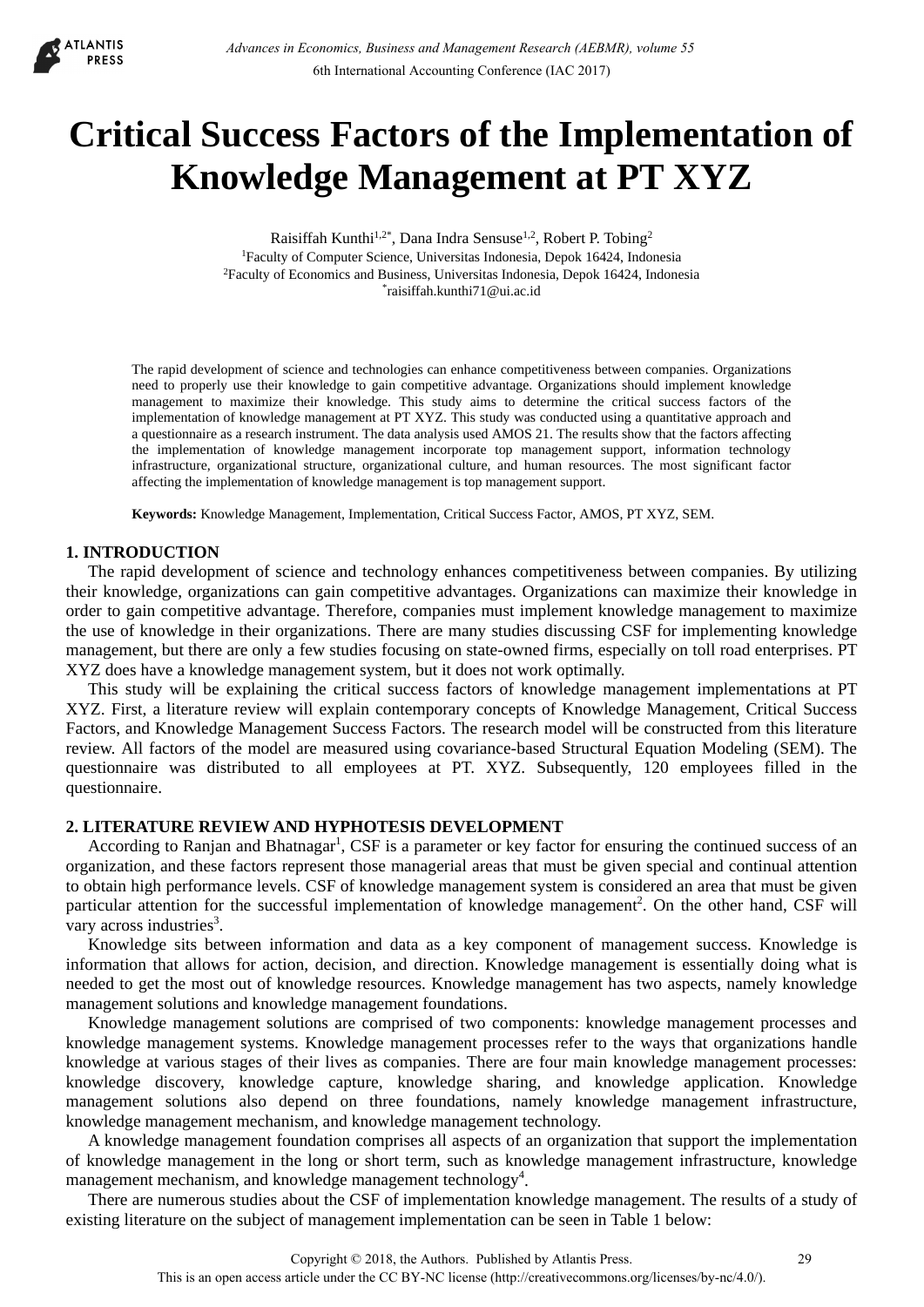

| N <sub>o</sub> | <b>CSF KM</b>                               | References                                                                                                                                                                                                                                                                                                                                                                                                                                          |
|----------------|---------------------------------------------|-----------------------------------------------------------------------------------------------------------------------------------------------------------------------------------------------------------------------------------------------------------------------------------------------------------------------------------------------------------------------------------------------------------------------------------------------------|
| 1.             | Implementation<br>Organizational<br>Culture | [5] [6] [7] [8] [9] [10] [11]<br>[12] [13] [14] [15] [16], [17]                                                                                                                                                                                                                                                                                                                                                                                     |
| 2.             | Organizational                              | $[18]$<br>[19] [7] [12] [13], [15]                                                                                                                                                                                                                                                                                                                                                                                                                  |
| 3.             | Structure<br>Information                    | [19] [7] [8] [9] [10] [11] [13]                                                                                                                                                                                                                                                                                                                                                                                                                     |
|                | Technology                                  | [14] [15] [16]                                                                                                                                                                                                                                                                                                                                                                                                                                      |
| 4.             | Infrastructure<br>Top Management            | [19], [8] [9] [10] [11] [12]                                                                                                                                                                                                                                                                                                                                                                                                                        |
| 5.             | Support<br>Human Resource                   | [13] [20] [14] [21]<br>[6] [7] [11] [12] [15]                                                                                                                                                                                                                                                                                                                                                                                                       |
|                |                                             | embers do not have time for knowledge management.                                                                                                                                                                                                                                                                                                                                                                                                   |
|                |                                             | enges in the implementation of knowledge management, both technical and non-tec<br>ational culture does not support the knowledge sharing process.<br>erstanding of knowledge management and its benefits to the organization, and<br>sure the financial benefits gained as a result of knowledge management being implem                                                                                                                           |
|                |                                             | llenges, organizational culture is an important factor in the implementation of kno<br>I regularly gathers their staff for employee bonding, which builds trust. Accord<br>ortable and trusted environment can stimulate employees to create new knowledge                                                                                                                                                                                          |
|                |                                             | ture has a positive effect on the implementation of knowledge management.                                                                                                                                                                                                                                                                                                                                                                           |
| ure            |                                             | cture has an important role in the implementation of knowledge management becau<br>structure can inhibit or support the process of implementation. Besides this, organ<br>w employees work and also affect how knowledge is created and shared to o<br>e will affect interaction between employees, the sharing knowledge, and the way de                                                                                                           |
| ent.           |                                             | a centralized structure distance the manager from their employees. This structure<br>imployees to interact with each other, develop their capabilities, advance, innovate, and<br>ve said that the obstruction of a continuous knowledge flow will inhibit the impleme                                                                                                                                                                              |
|                |                                             | centralized and decentralized structures can facilitate knowledge management<br>s a new structure comprising a chief knowledge officer, steering committee know<br>nter, knowledge management department, or R&D and corporate library.<br>cture has a positive effect on the implementation of knowledge management.                                                                                                                               |
| ion.           | gy Infrastructure                           | dies that mention information technology as an important factor of knowledge manag<br>7Z uses a website to achieve the successful implementation of knowledge managem<br>loyees if they find a problem or device error while they are working. Yeh <sup>12,26</sup> have sale<br>can facilitate the process of knowledge management by providing ease of acc<br>uick-searches and the internet, as well as through data saving places like database |
|                |                                             | logy infrastructure has a positive effect on the implementation of knowledge manager                                                                                                                                                                                                                                                                                                                                                                |
|                |                                             |                                                                                                                                                                                                                                                                                                                                                                                                                                                     |

|  |  | Table.1. Previous Study on CSF Implementation of Knowledge Management |  |  |
|--|--|-----------------------------------------------------------------------|--|--|
|  |  |                                                                       |  |  |

## **Organizational Culture**

Organizational culture (OC) refers to social norms and value systems stimulating employees, the organizational climate, the management system, shared meanings and symbols, cognitive schemes and required behaviors<sup>22</sup>. Organizational culture is considered to include values that are believed by an organization in order to achieve a sustainable competitive advantage<sup>7</sup>. Dyer and McDonought<sup>4</sup> have conducted surveys on knowledge management that indicate four challenges in the implementation of knowledge management, both technical and non-technical. These are:

1. The organization's members do not have time for knowledge management.

- 2. The existing organizational culture does not support the knowledge sharing process.
- 3. The inadequate understanding of knowledge management and its benefits to the organization, and
- 4. The inability to measure the financial benefits gained as a result of knowledge management being implemented.

Based on these challenges, organizational culture is an important factor in the implementation of knowledge management. PT XYZ regularly gathers their staff for employee bonding, which builds trust. According to Scarborough<sup>23</sup>, a comfortable and trusted environment can stimulate employees to create new knowledge in an organization.

**H1:** Organizational culture has a positive effect on the implementation of knowledge management.

## **Organizational Structure**

Organizational structure has an important role in the implementation of knowledge management because the form of organizational structure can inhibit or support the process of implementation. Besides this, organization structure can drive how employees work and also affect how knowledge is created and shared to others<sup>24</sup>. Organizational structure will affect interaction between employees, the sharing knowledge, and the way decisions are made<sup>4</sup>.

Organizations with a centralized structure distance the manager from their employees. This structure also makes it difficult for employees to interact with each other, develop their capabilities, advance, innovate, and share their ideas. Zheng<sup>25</sup> have said that the obstruction of a continuous knowledge flow will inhibit the implementation of knowledge management.

A combination of centralized and decentralized structures can facilitate knowledge management. This combination establishes a new structure comprising a chief knowledge officer, steering committee knowledge management control center, knowledge management department, or R&D and corporate library.

**H2:** Organizational structure has a positive effect on the implementation of knowledge management.

## **Information Technology Infrastructure**

There are many studies that mention information technology as an important factor of knowledge management implementation. PT XYZ uses a website to achieve the successful implementation of knowledge management. Its purpose is to help employees if they find a problem or device error while they are working. Yeh<sup>12,26</sup> have said that information technology can facilitate the process of knowledge management by providing ease of access to information through quick-searches and the internet, as well as through data saving places like databases, and simplified communication.

**H3:** Information technology infrastructure has a positive effect on the implementation of knowledge management.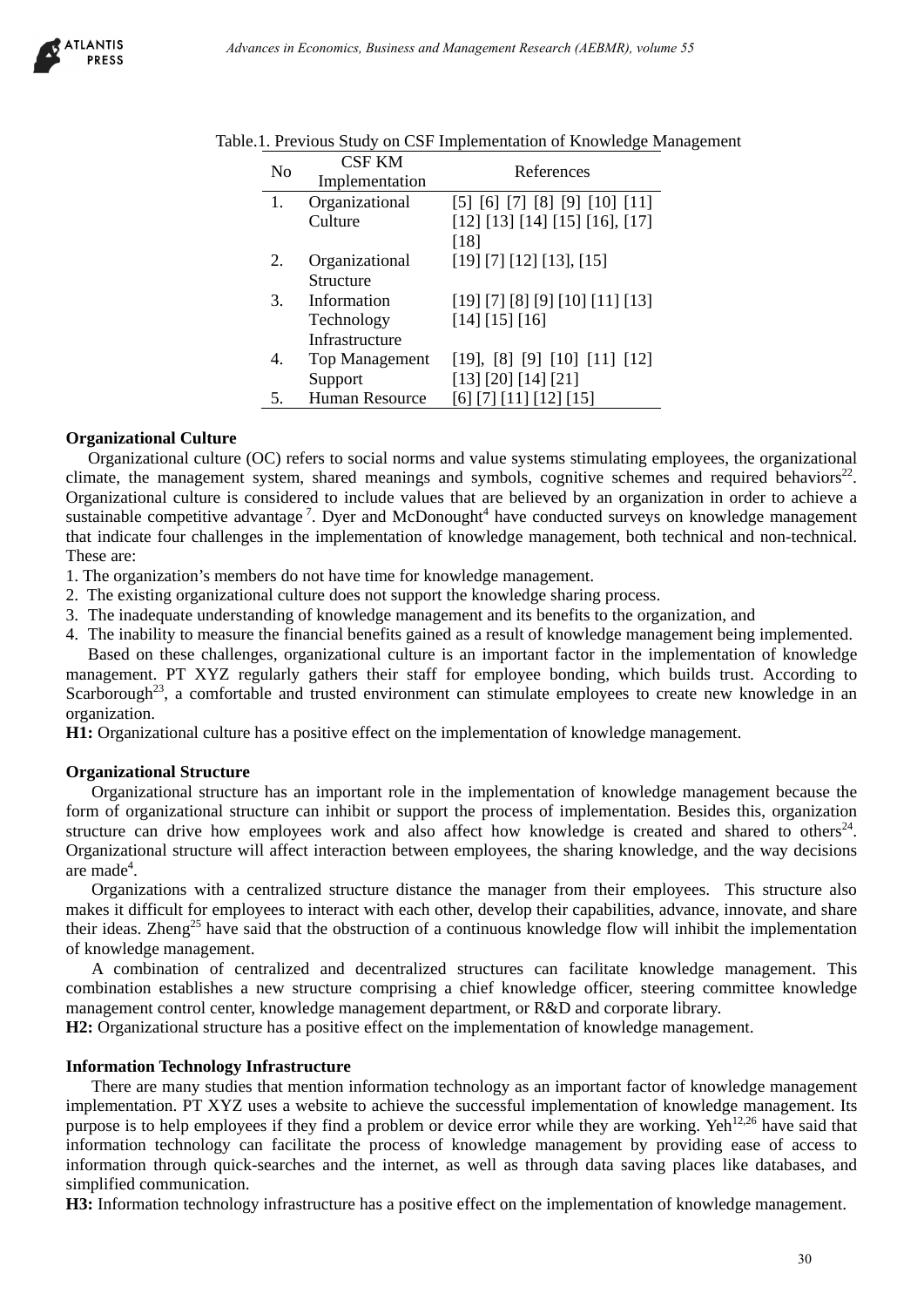

#### **Top Management Support**

Top management should be proactive in supporting decisions related to the implementation of knowledge management. This can only happen if top management understands that knowledge management is important. Employees can share knowledge and contribute to organizations in many secure and comfortable ways. To create a good work climate, top management can provide added value to employees such as learning to build up capabilities<sup>27</sup>. Besides this, Ekman has said that top management should motivate employees, and provide opportunities, measurements, and rewards to make knowledge management effective. Moreover, top management should be willing to share their knowledge to avoid implementation failures. Top management is required to continually seek new ideas and knowledge. Advances in Economics, Busines and Management Research (AEBMR), volume 53<br>
both the procedure in supporting decisions related to the implementation of Koor<br>
only happen if top management to negarch and convertibule to equi

**H4:** Top management support has a positive effect on the implementation of knowledge management.

#### **Human Resource**

Management theory claims that human resources play an important role in the successful implementation of knowledge management. This is because individual positions in an organization are the heart of the knowledge creation and sharing process, so managing individuals is considered to be extremely important<sup>7,28</sup>. According to Currie and Kerrin<sup>29</sup>; Cabrera and Cabrera<sup>30</sup>; Chen and Huang<sup>31</sup>, providing training and rewards from human resources can foster their motivation and enthusiasm for creating and sharing knowledge in the organization 32.

Training has an impact on the implementation of knowledge management if it is conducted properly and periodically. Firstly, training must be related to knowledge management, including the importance of sharing knowledge, and the importance of knowledge management to the organization. Employees should be trained to write, edit, and create formats for standardizing knowledge before they can input into the knowledge repository<sup>33</sup>. Secondly, training must be carried out on issues related to organizational change to support the transformation process in a company and its people<sup>34</sup>. Salleh and  $Goh<sup>34</sup>$  argue that the responsibility of human resource departments in terms of training should aim to create changes in thinking patterns needed for the implementation of knowledge management.

**H5:** Human resources have a positive effect on the implementation of knowledge management.

The model of CSF for knowledge management implementation is constructed in Figure 1 below:



Fig.1. Research Model

#### **3. RESEARCH METHOD**

This study used a quantitative approach for the collection of numerical data that was then analyzed using AMOS, so that the relationship between the variables studied was known. Data collection was carried out by spreading the questionnaire offline to PT. XYZ. The questionnaire was constructed by CSF in Table 1. The questionnaire consisted of 6 variables and 43 statements and used a Likert Scale from 1 to 5 as an answer to each statement. The samples used were saturated samples because bureaucracy limited the distribution of questionnaires through the head of the bureau or division.

#### **4. RESULTS AND DISCUSSIONS**

One hundred and twenty questionnaires were collected and then analyzed using an SEM method, namely model specification, model identification, model estimation, and match test. A reliability test was used to measure the stability and consistency of questionnaire results $35$ . The result of this test showed that the research model meets the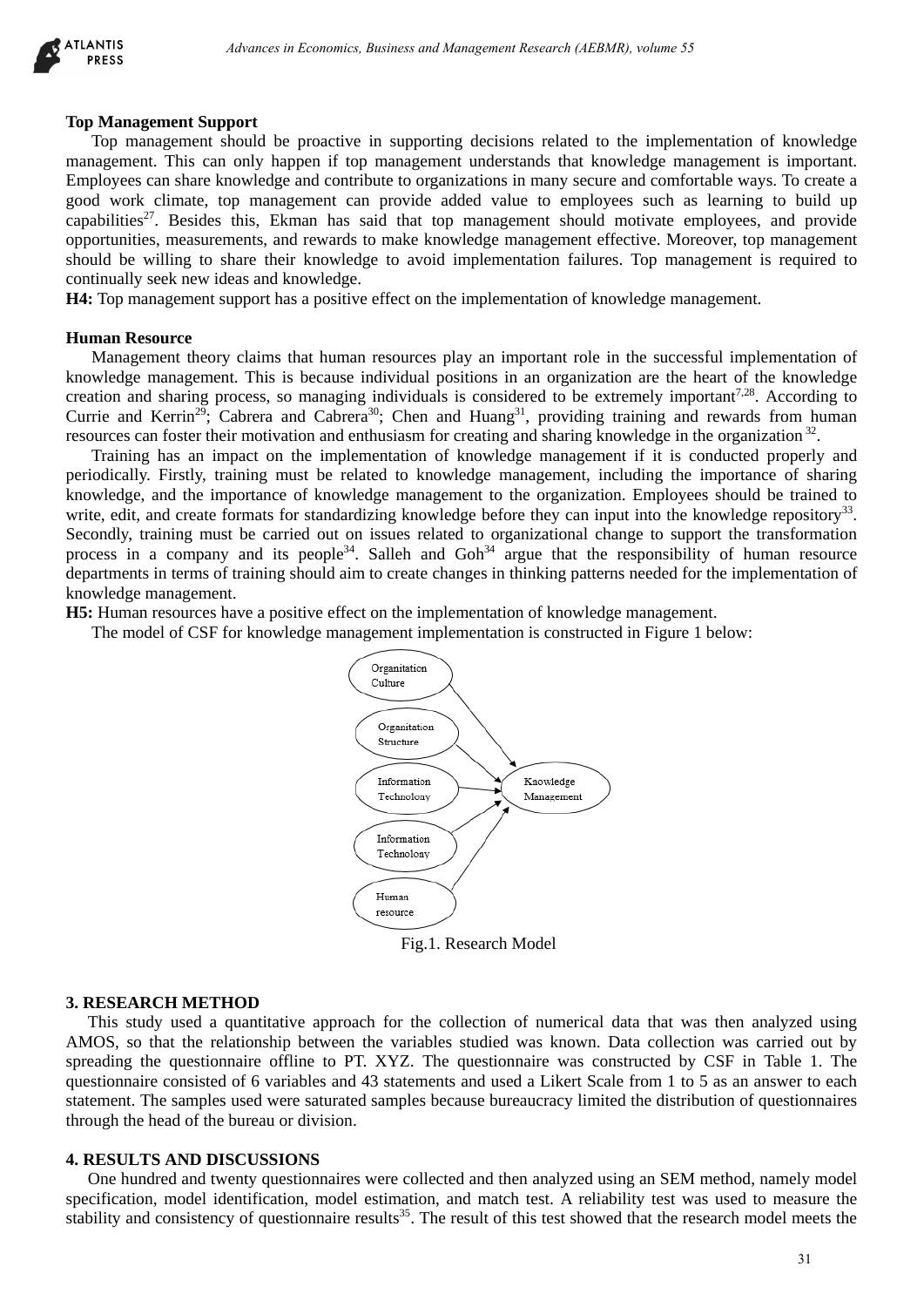

measurement reliability test, as each construct has Cronbach's Alpha (CA) value > 0.7. Table 2. CA Calculation Results.

| Table.2. CA Calculation Results. |                 |
|----------------------------------|-----------------|
| CA's Value                       | Description     |
| 0.844318251                      | Fulfield        |
| 0.806466175                      | Fulfield        |
| 0.847908002                      | Fulfield        |
| 0.919418506                      | Fulfield        |
| 0.764135623                      | Fulfield        |
| 0.828856258                      | <b>Fulfield</b> |
|                                  |                 |

The research model was tested using a validity test, which indicates that the research questionnaire is accurate. The result shows in Table 3 that the research model used was generally a good fit.

|                                          | <b>OC</b><br><b>OS</b><br><b>ITI</b><br><b>TMS</b> | 0.844318251<br>0.806466175                                                                                                                                                                                                                                                                                                                            | Fulfield       |                |                  |
|------------------------------------------|----------------------------------------------------|-------------------------------------------------------------------------------------------------------------------------------------------------------------------------------------------------------------------------------------------------------------------------------------------------------------------------------------------------------|----------------|----------------|------------------|
|                                          |                                                    |                                                                                                                                                                                                                                                                                                                                                       |                |                |                  |
|                                          |                                                    |                                                                                                                                                                                                                                                                                                                                                       | Fulfield       |                |                  |
|                                          |                                                    | 0.847908002                                                                                                                                                                                                                                                                                                                                           | Fulfield       |                |                  |
|                                          |                                                    | 0.919418506                                                                                                                                                                                                                                                                                                                                           | Fulfield       |                |                  |
|                                          | <b>HR</b>                                          | 0.764135623                                                                                                                                                                                                                                                                                                                                           | Fulfield       |                |                  |
|                                          | KM                                                 | 0.828856258                                                                                                                                                                                                                                                                                                                                           | Fulfield       |                |                  |
|                                          |                                                    | el was tested using a validity test, which indicates that the research questionnaire is ac<br>able 3 that the research model used was generally a good fit.<br>Table.3. Validity Test Values.                                                                                                                                                         |                |                |                  |
| <b>GOF Parameter</b>                     |                                                    | Standard                                                                                                                                                                                                                                                                                                                                              | Calculation    | Description    |                  |
| CMIIN/df                                 |                                                    | $\leq$ 2 atau $\leq$ 3                                                                                                                                                                                                                                                                                                                                | 1.146          | Good Fit       |                  |
| <b>RMR</b>                               |                                                    | As small as possible                                                                                                                                                                                                                                                                                                                                  | 0.132          | Good Fit       |                  |
| <b>GFI</b>                               |                                                    | > 0.80                                                                                                                                                                                                                                                                                                                                                | 0.859          | Good Fit       |                  |
| <b>NFI</b>                               |                                                    | > 0.90                                                                                                                                                                                                                                                                                                                                                | 0.871          | Marginal Fit   |                  |
| <b>TLI</b>                               |                                                    | $\geq 0.90$                                                                                                                                                                                                                                                                                                                                           | 0.975          | Good Fit       |                  |
|                                          |                                                    |                                                                                                                                                                                                                                                                                                                                                       | 0.981          | Good Fit       |                  |
| <b>CFI</b>                               |                                                    | $\geq 0.90$                                                                                                                                                                                                                                                                                                                                           |                |                |                  |
| <b>RMSEA</b>                             |                                                    | < 0.08<br>1 a structural model test for the hypotheses. Results in Table 4 show that all the hypothe<br>of the probability $(P)$ values are less than 0.05, and the critical ratio $(C.R)$ 's values are<br>Table.4. Structural Model Testing                                                                                                         | 0.035          | Good Fit       |                  |
|                                          |                                                    |                                                                                                                                                                                                                                                                                                                                                       |                |                |                  |
| Parameter                                |                                                    | Estimate                                                                                                                                                                                                                                                                                                                                              | C.R            | ${\bf P}$      | Conclusion       |
| $KM \leftarrow OC$<br>$KM \leftarrow OS$ |                                                    | 0.293<br>0.342                                                                                                                                                                                                                                                                                                                                        | 2.269<br>2.699 | 0.023<br>0.007 | Accept           |
| esis<br>$KM \leftarrow ITI$              |                                                    | 0.406                                                                                                                                                                                                                                                                                                                                                 | 3.262          | 0.001          | Accept<br>Accept |
| $KM \leftarrow TMS$                      |                                                    | 0.592                                                                                                                                                                                                                                                                                                                                                 | 4.181          | ***            |                  |
| $KM \leftarrow HR$                       |                                                    | 0.381                                                                                                                                                                                                                                                                                                                                                 | 2.087          | 0.037          | Accept<br>Accept |
| in Table 5.                              | Parameter                                          | closeness of the relationship between variables, the value of the estimate in standa<br>given. According to Cohen, the correlation coefficient 0.1 to 0.3 is a weak correlation,<br>ation, and $> 0.5$ a strong correlation. The results of the correlation calculation betwe<br>Table.5. Closeness of the relationship between variables<br>Estimate | Relationship   |                |                  |
|                                          | $KM \leftarrow OC$                                 | 0,202                                                                                                                                                                                                                                                                                                                                                 | Weak           |                |                  |
|                                          | $KM \leftarrow OS$                                 | 0,257                                                                                                                                                                                                                                                                                                                                                 | Weak           |                |                  |
|                                          | $KM \leftarrow ITI$                                | 0,296                                                                                                                                                                                                                                                                                                                                                 | Weak           |                |                  |
|                                          | $KM \leftarrow TMS$                                | 0,413                                                                                                                                                                                                                                                                                                                                                 | Medium         |                |                  |

After this, we used a structural model test for the hypotheses. Results in Table 4 show that all the hypotheses are accepted because all of the probability (P) values are less than 0.05, and the critical ratio (C.R)'s values are higher than 1.64. Table.4. Structural Model Testing

| Parameter           | Estimate | C.R   | P     | Conclusion                        |
|---------------------|----------|-------|-------|-----------------------------------|
| $KM \leftarrow OC$  | 0.293    | 2.269 | 0.023 | Accept                            |
| $KM \leftarrow OS$  | 0.342    | 2.699 | 0.007 | Accept                            |
| $KM \leftarrow ITI$ | 0.406    | 3.262 | 0.001 | Accept                            |
| $KM \leftarrow TMS$ | 0.592    | 4.181 | ***   | Accept                            |
| $KM \leftarrow HR$  | 0.381    | 2.087 | 0.037 | Accept                            |
|                     |          |       |       | Table.4. Structural Model Testing |

 To measure the closeness of the relationship between variables, the value of the estimate in standardized regression weight is given. According to Cohen, the correlation coefficient 0.1 to 0.3 is a weak correlation, 0.3 to 0.5 a moderate correlation, and  $> 0.5$  a strong correlation. The results of the correlation calculation between two variables can be seen in Table 5.

Table.5. Closeness of the relationship between variables

| Parameter           | Estimate | Relationship |
|---------------------|----------|--------------|
| $KM \leftarrow OC$  | 0,202    | Weak         |
| $KM \leftarrow OS$  | 0,257    | Weak         |
| $KM \leftarrow ITI$ | 0.296    | Weak         |
| $KM \leftarrow TMS$ | 0,413    | Medium       |
| $KM \leftarrow HR$  | 0,253    | Weak         |

## **H1: Organizational Culture Has a Positive Effect on Knowledge Management Implementation**

Factors relating to organizational culture have a positive effect on the implementation of knowledge management, although in Table 5 the closeness of organizational culture and knowledge management is indicated as weak. The results of this test align with the research of Chong<sup>8</sup>, Wong<sup>9</sup>, and Albers<sup>10</sup> which incorporate organizational culture factors into the success factors of the knowledge management implementation in the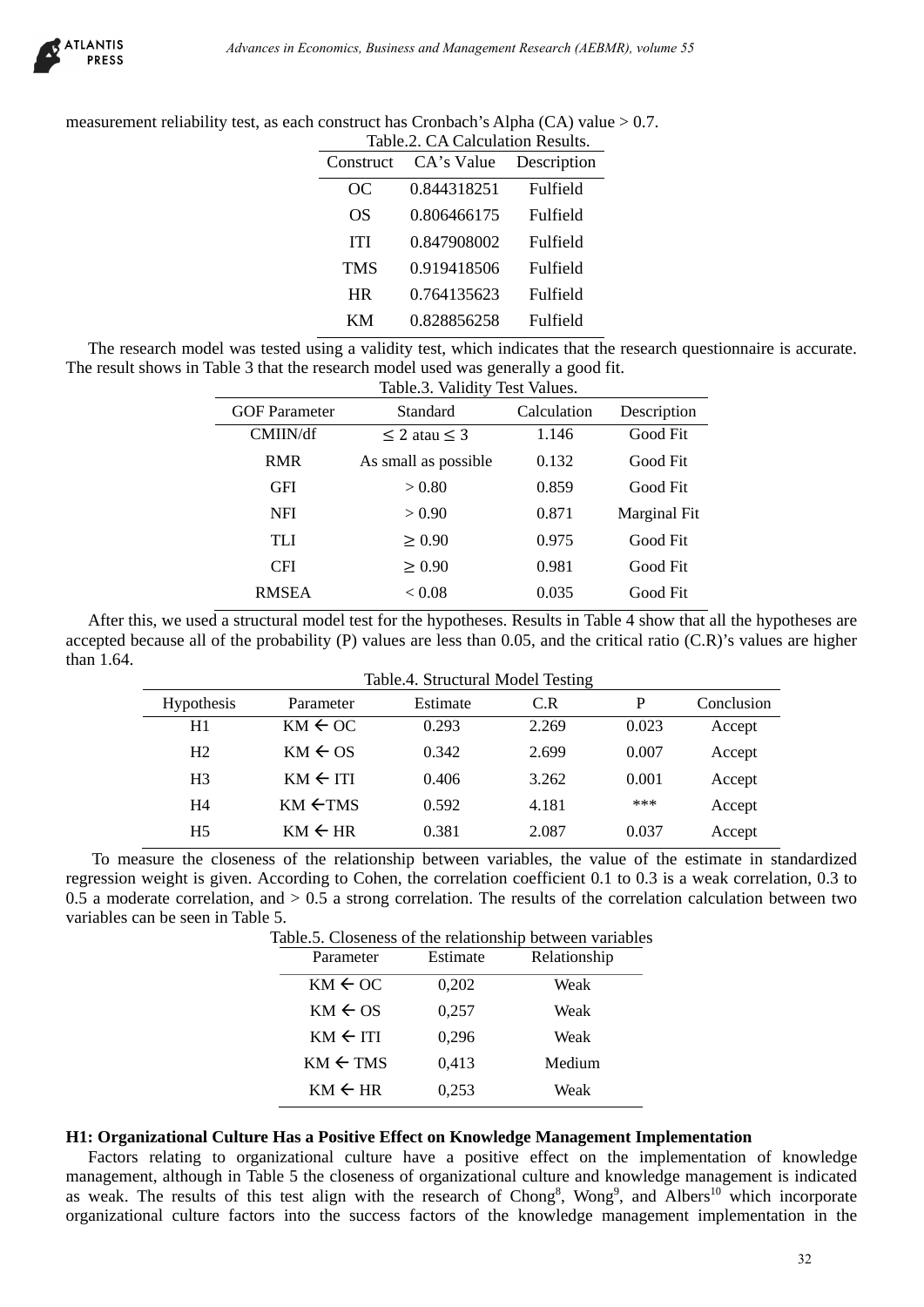

company. The organizational culture of PT XYZ, which is built through joint activities, has a positive impact on the successful implementation of knowledge management. These routine joint activities successfully establish strong bonds between employees, resulting in a sense of comfort and trust between members. This comfort and trust helps the process of dissemination of knowledge in the organization. In other words, the organizational culture in PT XYZ supports the knowledge sharing process such that it can handle the challenges mentioned by Dyer and McDonough<sup>4</sup>. Values pertaining to knowledge management are also embedded through employee-bonding activities. The values of knowledge management are essential to building employees' understanding of the importance of knowledge management<sup>4</sup>.

## **H2: Organizational Structure Has A Positive Effect on Knowledge Management Implementation**

Factors relating to organizational structure have a positive effect on the implementation of knowledge management, although in Table 5 the correlation is weak. Table 4 shows that organizational structure in the implementation of knowledge management has CR 2.669 which surpasses the threshold. The results of this study are supported by Hopper's, Ein-Dor and Segev<sup>36</sup>, and Caruana<sup>37</sup> who all assert that organizational structure can encourage the implementation of knowledge management. The hierarchical shape of the organizational structure influences the interactions that take place among employees<sup>4</sup>. This resonates with the opinion of Miller<sup>4</sup>, who states that the decentralization of organizational structures allows for more communication or interaction between individuals, encouraging the generation of new ideas and more innovative problem-solving. With the continuous flow of knowledge and ideas, the implementation of knowledge management is simplified<sup>7, 25</sup>.

## **H3: Information Technology Has A Positive Effect on Knowledge Management Implementation**

From Table 4, it can be seen that information technology factors have a positive effect on the implementation of knowledge management, although in Table 5 the closeness of information technology and knowledge management is weak. This aligns with the research of Hendriks, Hedelin and Allwood who state that information technology either directly or indirectly influences the ongoing process of knowledge management implementation<sup>4</sup>. Web portals in PT XYZ function as knowledge management systems and have considerably influenced the implementation of knowledge management. The existing Web portal facilitates employees in accessing information, conducting discussions, and sharing knowledge, subsequently impacting the implementation of knowledge management. According to Yeh<sup>12,26</sup>, the existence of information technology in the company facilitates access to information through quick-searches and the internet, data storage, and simplified communication and collaboration among member organizations.

## **H4: Top Management Support Has A Positive Effect on Knowledge Management Implementation**

The test results in Table 4 show that top management support has a positive effect on the implementation of knowledge management, and has a medium correlation with knowledge management in Table 5. It can be seen from the correlation coefficient value that this variable is higher than other influencing variables. This shows that the top management support factor has the strongest influence on the implementation of knowledge management in PT XYZ. Aligning with the research conducted<sup>38</sup>, top management support is one of the most influential and important factors in determining the success of knowledge management implementation. The same finding is illustrated by research conducted by Andersen and American Productivity and Quality Control (APQC).

## **H5: Human Resource Has A Positive Effect on Knowledge Management Implementation**

Human resource factors have a positive effect on the implementation of knowledge management, as is shown in Table 4, although the closeness of human resources and knowledge management implementation is weak in Table 5. This is evidenced by the results of the correlation coefficient value of 0.253. The results of this research are in line with Salleh and Goh's research<sup>34</sup>, which indicates that human resource departments influence the implementation of knowledge management by giving a change of member mindset around the importance of knowledge management. In addition, the study corroborates the findings of several other studies such as Chourides<sup>6</sup>, Lee<sup>12</sup> and Choi<sup>7</sup>, Pinkie Anggia<sup>11</sup>., Te-Chun Lee<sup>12</sup>, and Rowland and Syed<sup>15</sup>. If related to the case study of PT XYZ, human resource departments rarely provide rewards or incentives to employees who generate ideas or frequently use the knowledge management system. Human resources in PT XYZ also rarely provide training specifically intended for knowledge management, such that the influence of small human resources departments gradually bring about the successful implementation of knowledge management. *Advances in Economics, Busines and Management Research (AEBMR), volume 53*<br>
Strong colline of PT XYZ, which is built through joint activities, has a positive impact<br>color of Ranovicely management. These routing joint acti

# **6. CONCLUSION**

From the data processing results, the factors influencing the implementation of knowledge management in PT XYZ include top management support at 0.413, information technology infrastructure at 0.296, organizational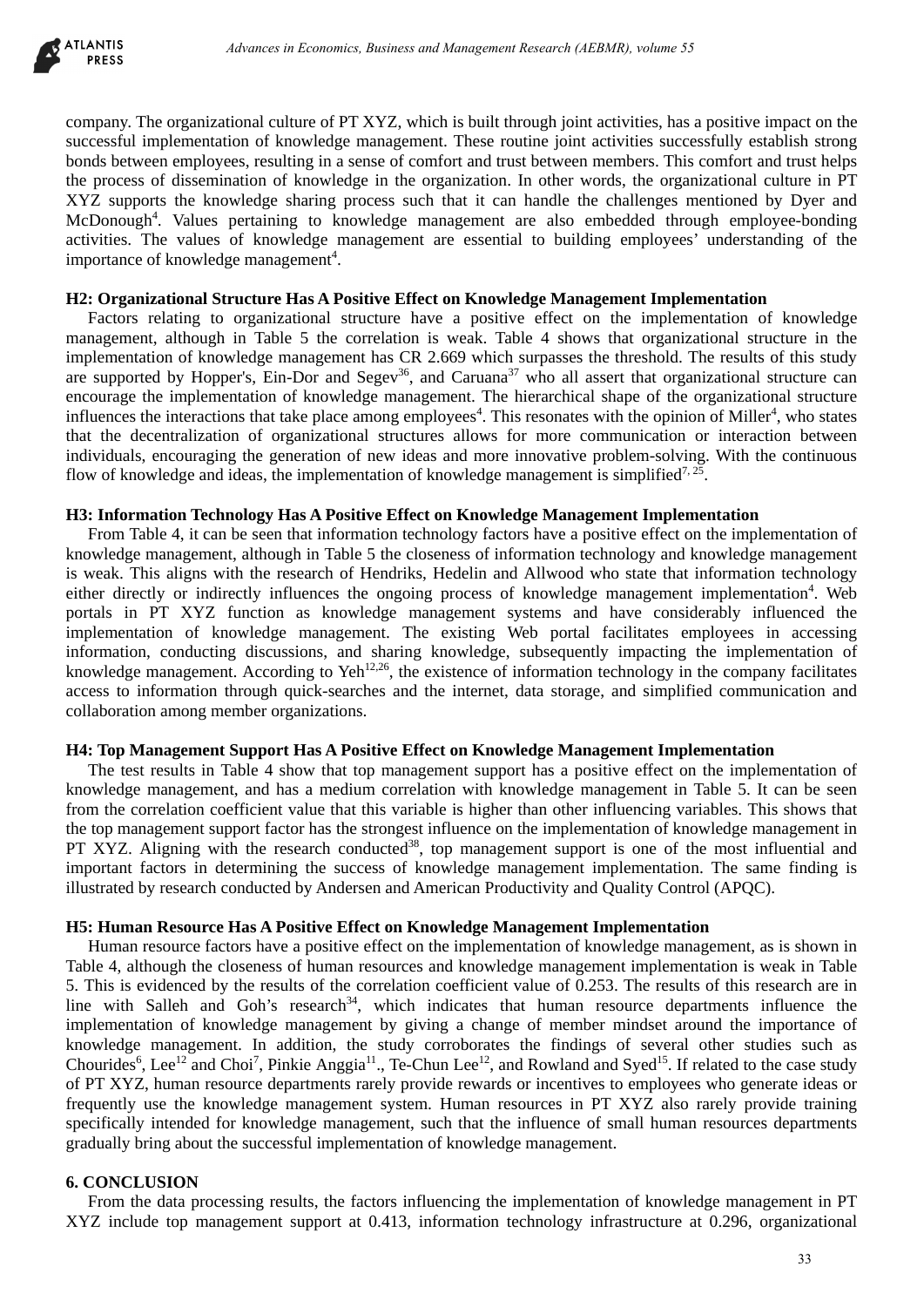

structure at 0.257, organizational culture with the value 0.202, and human resources at 0.253. The most influential factor in the implementation of knowledge management is top management support, since the estimated value generated is greater than the other variables. This is supported by literature relating to the importance of top management support. Advances in Economics, Business and Management Research (AEBMR), volume 53<br> **Advances in Eq. (4)**<br> **Advances in the value 0.202, and human resources at 0.253. The most in<br>
Advances with the value 0.202, and human resources** 

This study focuses on the internal factors of the companies. Subsequent research could add other variables from the company's external environment, such as partner companies, company orientation to domestic competition, or competitive environment<sup>18</sup>.

#### **REFERENCES**

- [1] J. Ranjan. Critical success factors for implementing CRM using data mining, Journal of Knowledge Management Practice, (2008) 18- 25.
- [2] M. Karami. Determination of critical success factors for knowledge management implementation, using qualitative and quantitative tools, Iranian Journal of Management Studies, (2015) 181-201.
- [3] W.-W Wu. Segmenting critical factors for successful knowledge management implementation using the fuzzy demantel method, Elsevier, (2011).
- [4] I. Becerra-Fernandez. Knowledge management system and processes, M.E Sharpe, New York (2010).
- [5] H. C. Joshi. An investigation of factors that influence the management of knowledge in organizations, Journal of Strategic Information System, (2000) 235-261.
- [6] P. D. Chourides. Excellence in knowledge management: an empirical study to identify critical factors and performance measures, Measuring Bussiness Excellence, (2003) 29-45.
- [7] L. B. Choi. Knowledge management enabler, process, and organizational performance: an integrative view and empirical examination, Journal of Management Information System, (2003) 179-228.
- [8] Chong, S. Choy and C. Y. Suk. Critical factors in the successful implementation of knowledge management, Journal of Knowledge Management Practices, (2005).
- [9] K. M. Wong. Critical success factors for implementing knowledge management in small and medium enterprises, Industrial Management and Data Systems, 105 (2005) 261-279.
- [10] J. A. Albers. A practical approach to implementing knowledge management, Journal of Knowledge Management Practice, (2009).
- [11] P. Anggia. Identifying critical success factors for knowledge management implemenetation in organization. IEEE, (2013).
- [12] Yen-Ching OuYang, Jen-Yin Yeh, Te-Chun Lee. The critical success factors for knowledge management adoption- a review study, International Symposium on Knowledge Acquisition and Modeling, IEEE, (2010).
- [13] B. M. Davenport. Successful knowledge management project, Sloan Management Review, (1998) 43-57.
- [14] M. Martensson. A critical review of knowledge management as a management tool, Journal of Knowledge Management, 4 (2000) 204– 216.
- [15] S. Rowland. Knowledge management in a public organization: a study on the relationship between organization elements and the performance of knowledge transfer, Journal Knowledge Management, (2004) 95-111.
- [16] M. P. Moffet. An empirical analysis of knowledge management applications, Journal of Knowledge Management, (2003) 6-26.
- [17] J. Wulandari. Model implementasi knowledge management pada perusahaan energi, Jurnal Perspektif Bisnis, (2013).
- [18] F. M. Reza, M. S. Kahreh, M. Hesan, and A. Khalouei. A survey of critical success factors for strategic knowledge management implementation: applications for services sector, Procedia Social and Behavioral Sciences, (2014).
- [19] C. W. Holsapple. An investigation of factors that influence the management of knowledge in organizations, Journal of Strategic Information System, (2000) 235-261.
- [20] Greco. Knowledge is power, Journal of Business Strategy, (1999) 18-22.
- [21] V. Roman, V. An empirical study of knowledge management in government and non-profit sector: organizational culture composition and its relationship with knowledge management success and the approach for knowledge flow, Proquest, (2004).
- [22] B. Nogalski. Spirit of the organization, Publishing Center of the Center Organizational Progress, (1998).
- [23] H. Scarborough, J. Swann, and J. Preston. Knowledge management: a literature review, Institute of Personnel Development Report, London (1999).
- [24] I. Nonaka. A dynamic theory of organizational knowledge creation, Organizational Science, (1994) 14-37.
- [25] W. Zheng. Linking organizational culture, structure, strategy, and organizational effectiveness: mediating role of KM, Journal of Business Research, (2010) 763-771.
- [26] Ying-Jung Yeh, Sun-Quae Lai, and Chin-Tsang Ho. Knowledge management enablers: a case study, Industrial Management & Data System, Emerald, 106 (2006) 793-810.
- [27] Jasa Marga. Downloaded on 18 June 2016, http://www.jasamarga.com/id /anak-perusahaan/pt-jalan-tol-lingkar-luar-jakarta-jlj.html (2016).
- [28] H. J. Leavitt. Applying organizational change in industry: structural, technological, humanistic approaches, in handbook of organizations, Rand McNally, Chicago (1965).
- [29] K. M. Currie. Human resource management and knowledge management enhancing knowledge sharing in pharmaceutical company, International Journal of Human Resource Management, (2003) 1027-1045.
- [30] C. E. Cabrera. Fostering knowledge sharing through people management practices, International Journal of Human Resource Management, (2005) 720-735.
- [31] C-J Chen and J-W Huang. Strategic human resource practices and innovation performance the mediating role of knowledge management capacity, Journal of Business Research, 62 (2009) 104-14.
- [32] M. Javier. Organizational factors to support knowledge management and innovation, Journal of Knowledge Management, (2011) 890- 914.
- [33] R. Bennett. Organisationall factos and knowledge management within large marketing departments, Journal of Knowledge Management, (1999) 212-225.
- [34] S. Yahya. Managing human resource toward achieving knowledge management, Journal of Knowledge Management, (2002) 457-468.
- [35] J. J. Hair, W. C. Black, B. J. Babin, and R. E. Anderson. Multivariate Data Analysis 7th, (2009).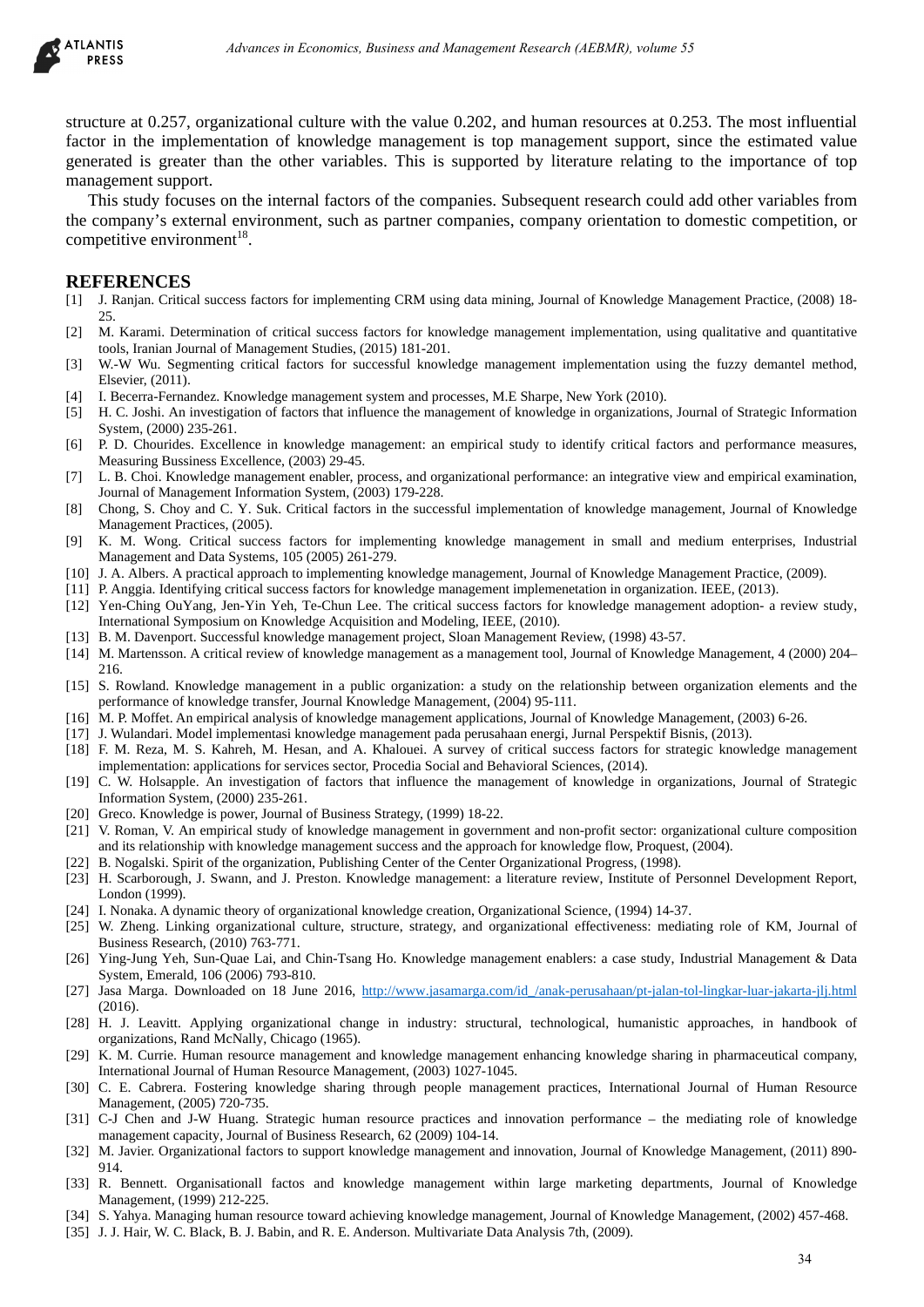

- [36] P. Ein-Dor, P. Organizational context and MIS structure: some empirical evidence, MIS Quarterly, (1982) 55-68.
- [37] M. M. Caruana. The effect of centralization and formalization on entrepreneurship in export firms, Journal of small business management, (1998) 16-29. *Advances in Economics, Business and Management Research (AEBMR), volume 53*<br>
Advances and MIS almentate some empired evidence, MIS Quarterly, (1982), 55 *6*8.<br>
Advances and MIS almentate some empired evidence, MIS Quarter
- [38] A. M. Abbaszadeh. Causal model of critical success factors for knowledge management implementation, International Conference on Education and Management Technology, (2010).